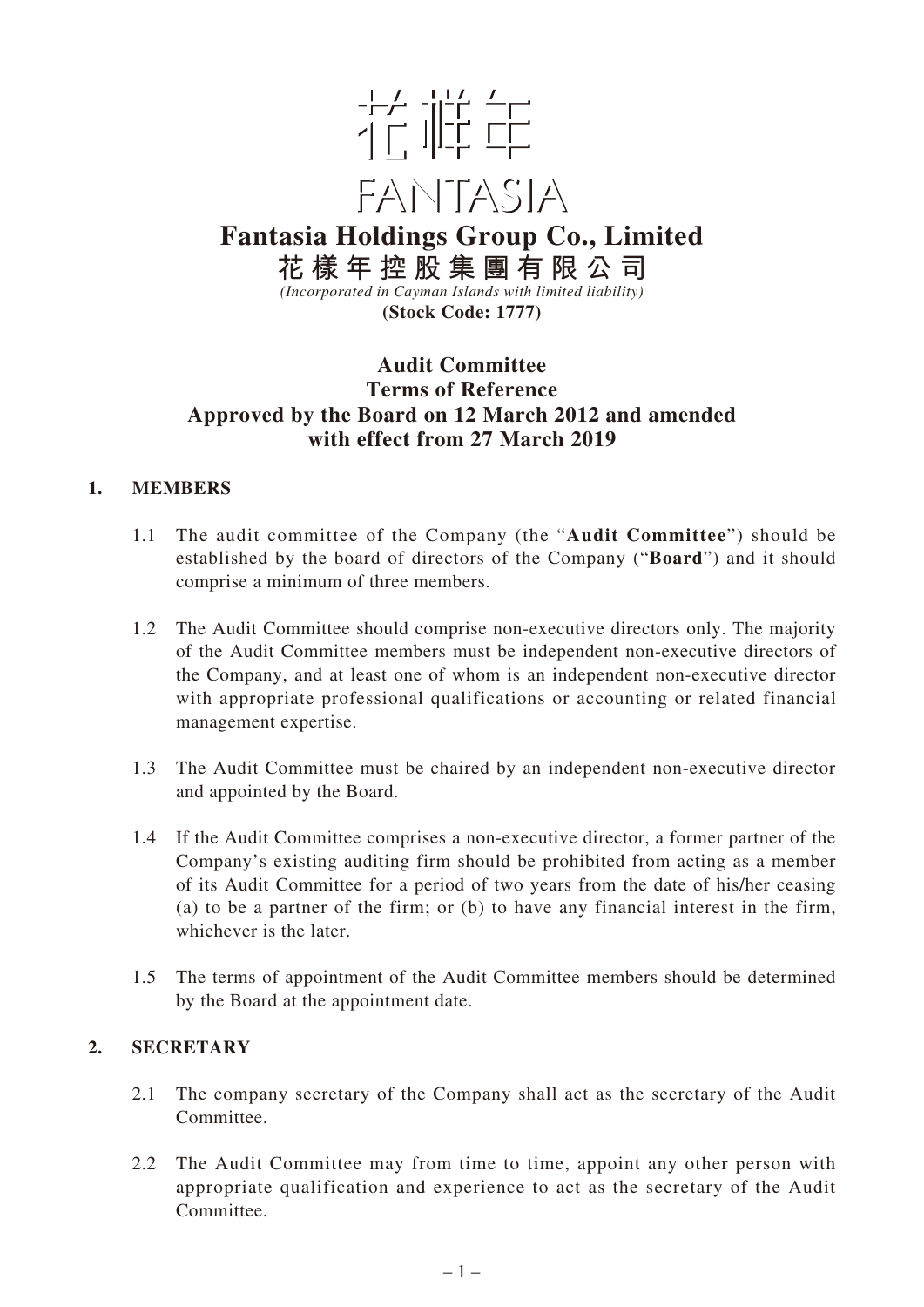# **3. MEETINGS**

- 3.1 The Audit Committee should meet at least twice a year. The external auditors of the Company can call for a meeting if necessary.
- 3.2 Notice of at least 14 days should be given for any meeting, unless such notification is waived by all members of the Audit Committee. Notwithstanding the notification period, the attendance of the members of the committee at the meeting would be deemed to be treated as the waiver of the required notification requirement. If the follow-up meeting takes place within 14 days after the meeting, then no notification is required for such follow-up meeting.
- 3.3 The quorum necessary for the transaction of business of the Audit Committee shall be two members of the Audit Committee, one of whom must be an independent non-executive director.
- 3.4 Meeting can be attended in person or via electronic means including telephone or videoconferencing. The members of the Audit Committee can attend the meeting via telephone or any similar communication device (all persons attending such meeting should be able to hear from such member via such communication device).
- 3.5 The chief financial officer of the Company, the head of internal audit department and a representative of the external auditors may attend these meetings. Other Board members shall also have the right of attendance. However, at least once a year, the Audit Committee shall meet with the external auditors and the head of internal audit department without executive Board members present.
- 3.6 For regular meetings and as far as practicable in all other cases, an agenda and accompanying committee papers should be sent, in full, to all committee members of the Audit Committee. These should be sent in a timely manner and at least three (3) days before the intended date of meeting (or such other agreed period as agreed).
- 3.7 Resolution of the Audit Committee should be passed by more than half of the members.
- 3.8 A resolution passed and signed by all members is valid, and the validity is the same as any resolution passed in the meeting held.
- 3.9 Full minutes of Audit Committee meeting should be kept by a duly appointed secretary of the Audit Committee. Draft and final versions of minutes of the meeting should be sent to all committee members for their comments and records, within a reasonable time after the meeting.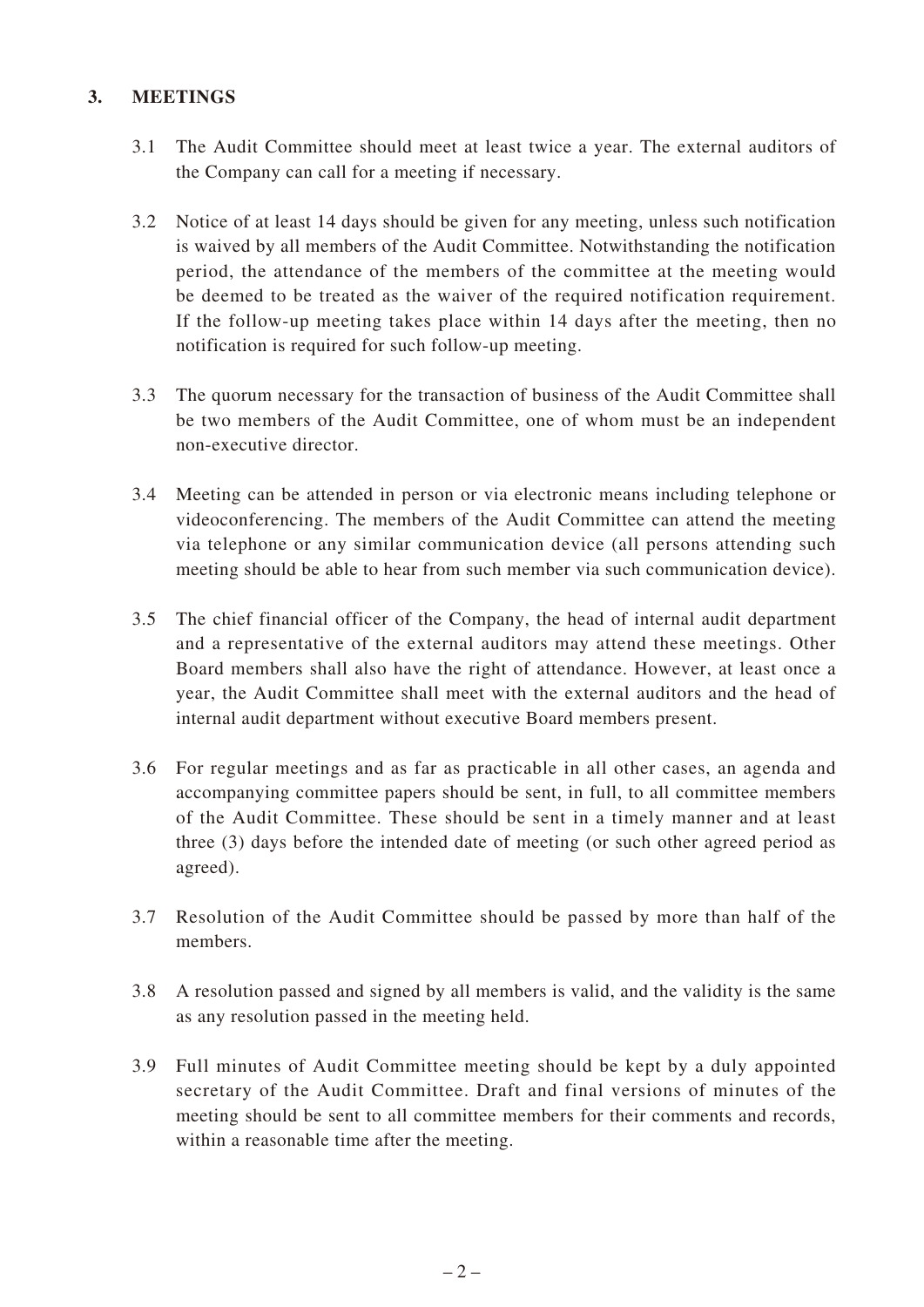### **4. MEETING ATTENDANCE**

- 4.1 The members of the Audit Committee should meet, at least twice a year, with the Company's auditors without the attendance from the executive directors (except for the one invited by the Audit Committee).
- 4.2 Upon the invitation from the Audit Committee, the following persons can attend the meeting: (i) head of internal audit department or (if absent) the representative from internal audit department; (ii) senior financial manager (or equivalent); and (iii) the other Board members.
- 4.3 Only the members of the Audit Committee can vote in the meeting.

### **5. ANNUAL GENERAL MEETINGS**

5.1 The chairman or chairlady of the Audit Committee or (if absent) the other member of the Audit Committee (must be an independent non-executive director) should attend the annual general meeting of the Company, handle the shareholders' enquiry on the activities and responsibilities related to the Audit Committee.

# **6. DUTIES AND POWERS**

The Audit Committee is responsible for reviewing and monitoring the financial reporting, risk management and internal control systems of the Company, and assist the Board to fulfill its responsibility over the audit. The Audit Committee's duties and powers should include:

#### **6.1 Relationship with the Company's external auditors**

- 6.1.1 to be primarily responsible for making recommendations to the Board on the appointment, reappointment and removal of the external auditor, and to approve the remuneration and terms of engagement of the external auditor, and any issues related to its resignation or dismissal;
- 6.1.2 to review and monitor the external auditor's independence and objectivity and the effectiveness of the audit process in accordance with applicable standards; and to discuss with the external auditor the nature and scope of the audit and reporting obligations before the audit commences;
- 6.1.3 to develop and implement policy on engaging an external auditor to supply non-audit services. For this purpose, "external auditor" includes any entity that is under common control, ownership or management with the audit firm or any entity that a reasonable and informed third party knowing all relevant information would reasonably conclude to be part of the audit firm nationally or internationally; and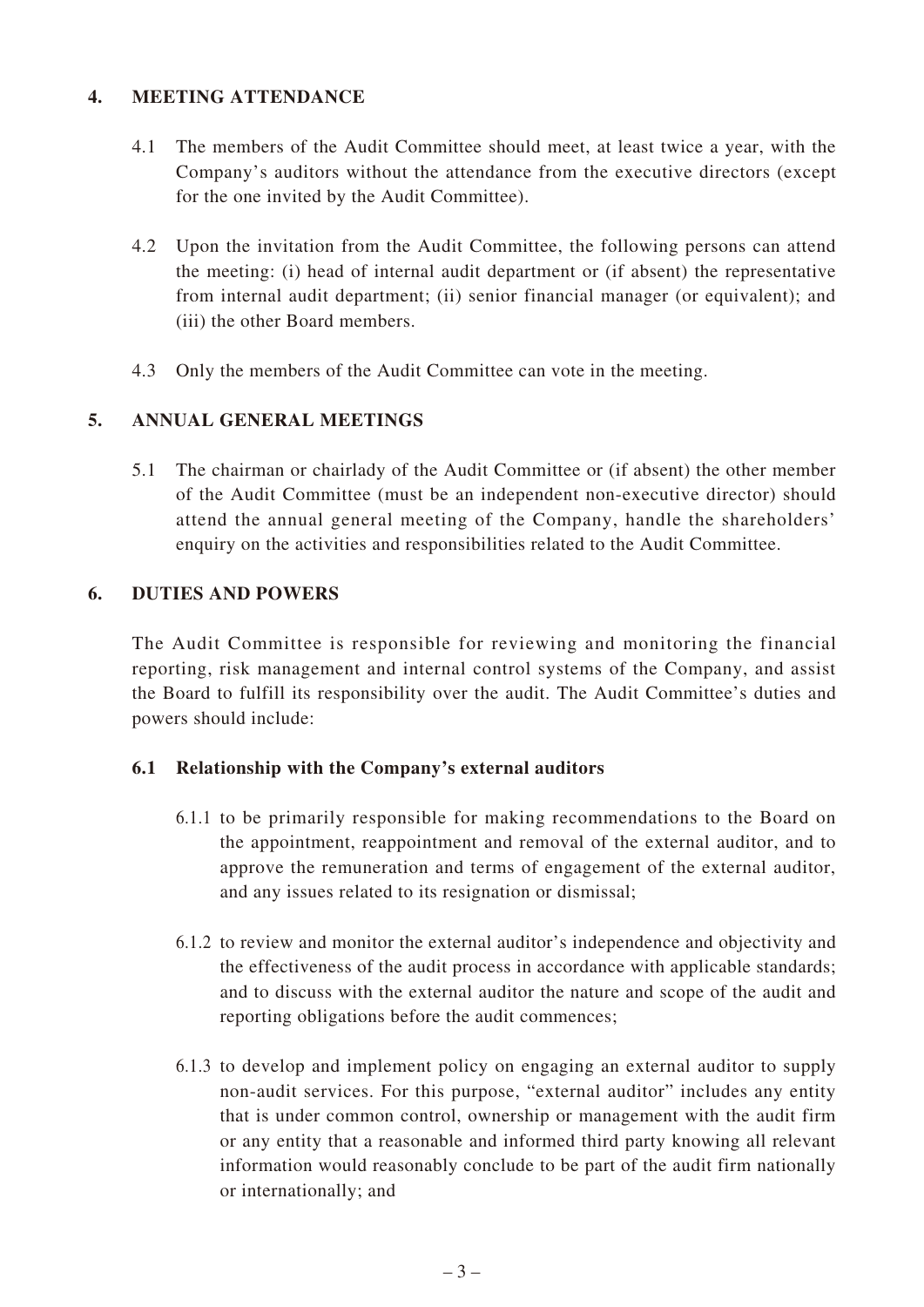6.1.4 to report to the Board, identifying and making recommendations on any matters where action or improvement is needed.

### **6.2 Review of the Company's financial information**

- 6.2.1 to monitor the integrity of the Company's financial statements and annual report and accounts, half-year report and, if prepared for publication, quarterly reports, and to review significant financial reporting judgments contained in them. In reviewing these reports before submission to the Board, the committee should focus particularly on:
	- (a) any changes in accounting policies and practices;
	- (b) major judgmental areas;
	- (c) significant adjustments resulting from audit;
	- (d) the going concern assumptions and any qualifications;
	- (e) compliance with accounting standards; and
	- (f) compliance with the Listing Rules and legal requirements in relation to financial reporting; and
- 6.2.2 Regarding paragraph 6.2.1 above:
	- (a) members of the audit committee should liaise with the Board and senior management and the audit committee must meet, at least twice a year, with the Company's external auditors; and
	- (b) the audit committee should consider any significant or unusual items that are, or may need to be, reflected in the report and accounts, it should give due consideration to any matters that have been raised by the Company's staff responsible for the accounting and financial reporting function, compliance officer and auditors.

# **6.3 Oversight of the Company's financial reporting system, risk management and internal control systems**

6.3.1 to review the Company's financial controls, and unless expressly addressed by a separate risk committee of the Board, or by the Board itself, to review the Company's risk management and internal control systems;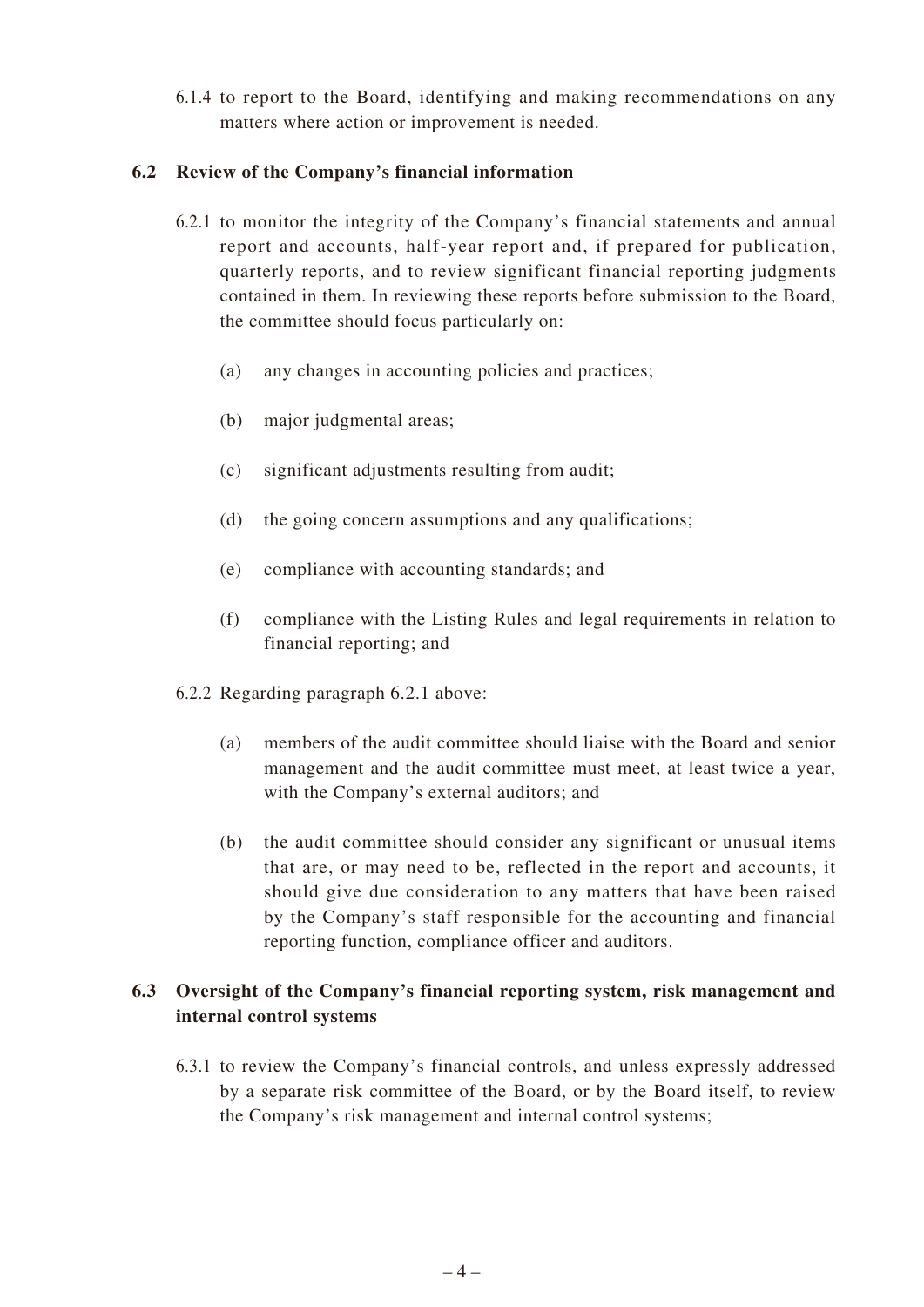- 6.3.2 to discuss the risk management and internal control systems with management to ensure that management has performed its duty to have effective systems. The discussion should include the adequacy of resources, staff qualifications and experience, training programmes and budget of the Company's accounting and financial reporting functions;
- 6.3.3 to consider major investigation findings on risk management and internal control matters as delegated by the Board or on its own initiative and management's response to such findings;
- 6.3.4 to ensure co-ordination between the internal and external auditors, and to ensure that the internal audit function is adequately resourced and has appropriate standing within the Company, and to review and monitor its effectiveness;
- 6.3.5 to review the group's financial and accounting policies and practices;
- 6.3.6 to review the external auditors' management letter, any material queries raised by the auditor to management about accounting records, financial accounts or systems of risk management and control and management's response;
- 6.3.7 to ensure that the Board will provide a timely response to the issues raised in the external auditor's management letter;
- 6.3.8 to act as the key representative body for overseeing the Company's relationship with the external auditor;
- 6.3.9 to review arrangements that employees of the Company can use, in confidence, to raise concerns about possible improprieties in financial reporting, risk management, internal control or other matters. The audit committee should ensure that proper arrangements are in place for fair and independent investigation of these matters and for appropriate follow-up action;
- 6.3.10 to report to the Board on the matters in the code provision under Appendix 14 of the Listing Rules;
- 6.3.11 to consider other topics, as defined by the Board;
- 6.3.12 where the Board disagrees with the audit committee's view on the selection, appointment, resignation or dismissal of the external auditors, the Company should include in the Corporate Governance Report a statement from the audit committee explaining its recommendation and also the reason(s) why the Board has taken a different view; and